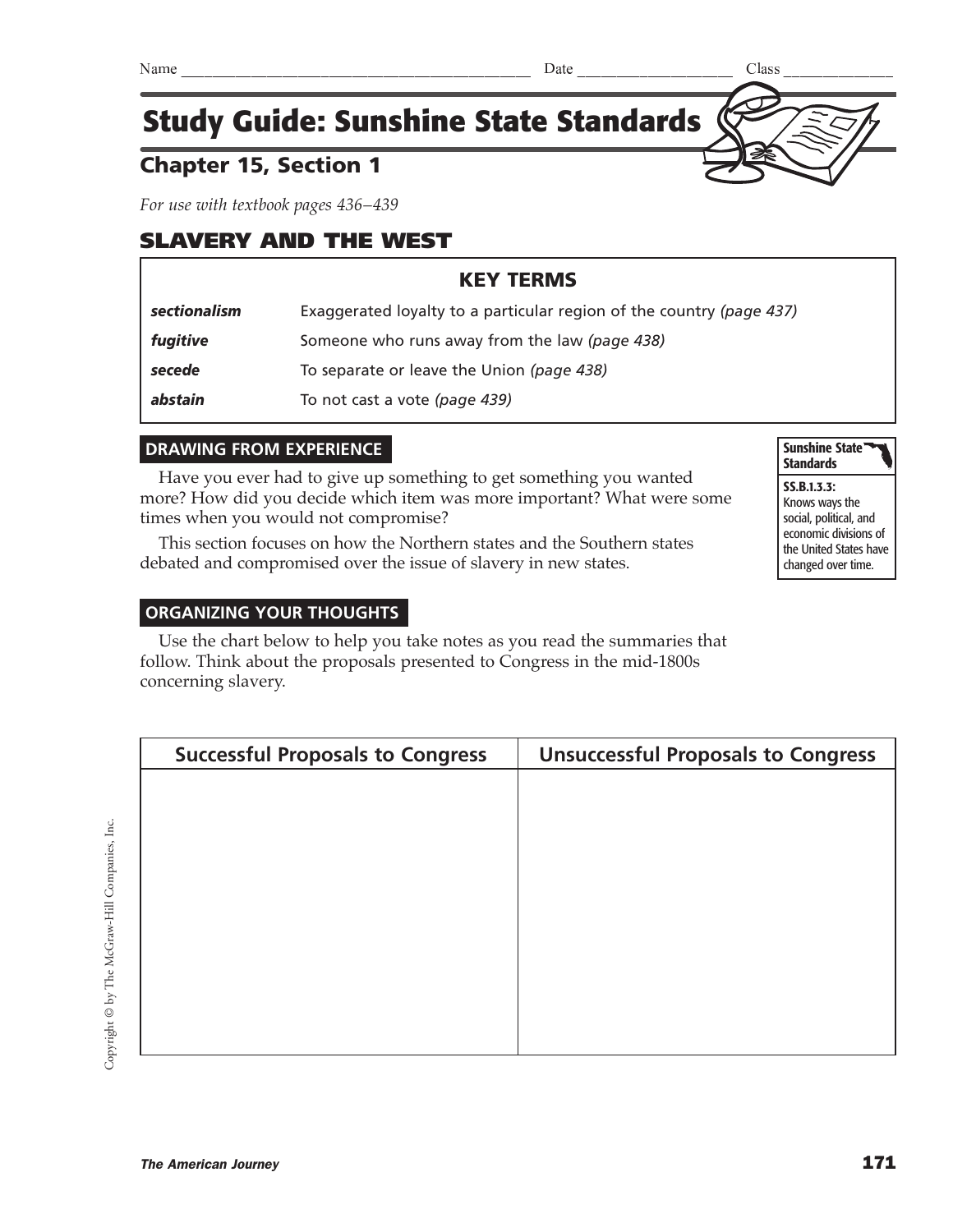### Chapter 15, Section 1 *(continued)*

### **READ TO LEARN**

#### **• The Missouri Compromise** *(pages 436–437)*

When Missouri asked to join the United States in 1817, it caused a debate around the country. Many settlers to Missouri had brought their enslaved workers with them. They applied to the United States as a slave state. Up to this point, the country had an even number of slave states and free states. To allow Missouri into the United States would upset that balance in the Senate.

The North and the South were also divided over the land in the West. Many Northerners wanted to limit or eliminate slavery completely. Even the Southerners that were against slavery were opposed to the interference from the North. This division between the states created *sectionalism.* Sectionalism occurs when people are overly loyal to their section of the country.

The Senate suggested a compromise. The idea was to admit Missouri into the country as a slave state. Maine would also be added to the country, but as a free state. This compromise also restricted slavery in any land, except Missouri, north of the 36°30'N latitude that was gained in the Louisiana Purchase. Speaker of the House Henry Clay led efforts in the House to pass this agreement in 1820, called the Missouri Compromise.

1. Why was there controversy in admitting Missouri into the United States?

#### **• New Western Lands** *(pages 437–438)*

The controversy between the Southern states and the Northern states arose again in the 1840s. Slavery was already established in Texas, and the Southern states strongly supported its admission to the country. They also wanted to take over New Mexico and California, which were still part of Mexico. David Wilmot of Pennsylvania introduced the Wilmot Proviso to Congress. The Wilmot Proviso declared that slavery should not be allowed in any land obtained from Mexico. An opposing proposal was created by John C. Calhoun of South Carolina. It said that Congress had no right to eliminate or limit slavery in a territory. Neither proposal passed in Congress.

In the election of 1848, a new political party was formed. The Whigs chose Zachary Taylor, a Southerner, for their candidate. The Democrats chose Senator Lewis Cass from Michigan. Neither candidate took a strong stance on slavery. Members from both parties that were against slavery joined together to create a new political party, the Free-Soil Party. The Free-Soil Party agreed with the Wilmot Proviso and selected Martin Van Buren as their candidate. Zachary Taylor won the election, but the Free-Soil Party gained several seats in Congress.



SS.B.1.3.3: Knows ways the social, political, and economic divisions of the United States have changed over time.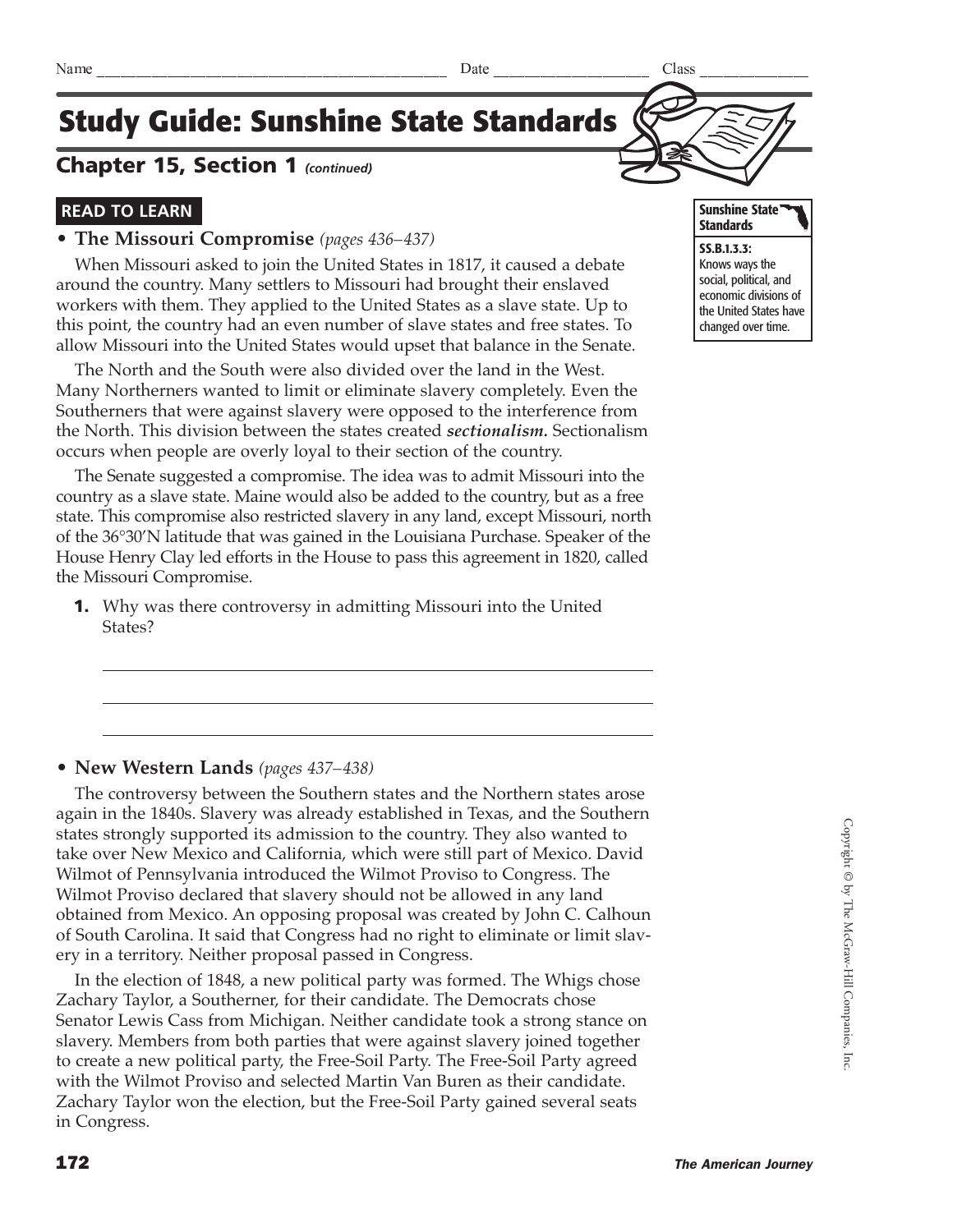## Chapter 15, Section 1 *(continued)*

President Zachary Taylor believed that as New Mexico and California became states, the citizens could decide whether to allow slavery or not. Other issues came up in Congress. Many people wanted to do away with slavery in Washington D.C. Southerners wanted a law that required states to send *fugitive,* or runaway, enslaved African Americans back to their slaveholders. Southerners were most concerned that California, New Mexico, Oregon, and Utah would be admitted to the country as free states. This would give the South no power in Congress. The people of the South started discussing *seceding,* or leaving, the United States.

**2.** What stance did each candidate of the election of 1848 take on slavery?

### **• A New Compromise** *(pages 438–439)*

In 1850 Henry Clay wrote a plan to settle the issues in Congress. His plan contained several parts.

- 1. California would be admitted as a free state.
- 2. The New Mexico territory would have no slavery restrictions.
- 3. The New Mexico-Texas border would favor New Mexico.
- 4. Slave trade, not slavery, would be eliminated in Washington D.C.
- 5. Stronger fugitive slave laws would be created.

Senator John C. Calhoun of South Carolina was against Clay's plan. He thought that the limitations on slavery would destroy the Union. Southern states would need to leave. Senator Daniel Webster of Massachusetts agreed with Clay. He felt the compromise was the only way to save the Union.

There was much disagreement about Clay's compromise. People agreed with some parts, but opposed other parts. Stephen A. Douglas, from Illinois, solved the problem by dividing Clay's plan. Each section would be voted on separately. President Fillmore, who became president after Zachary Taylor's death, convinced members of the Whig party not to cast a vote, to *abstain,* on the issues they opposed. The multi-part plan finally passed and became known as the Compromise of 1850.

**3.** Why was Henry Clay's plan divided into five separate bills?



social, political, and economic divisions of the United States have changed over time.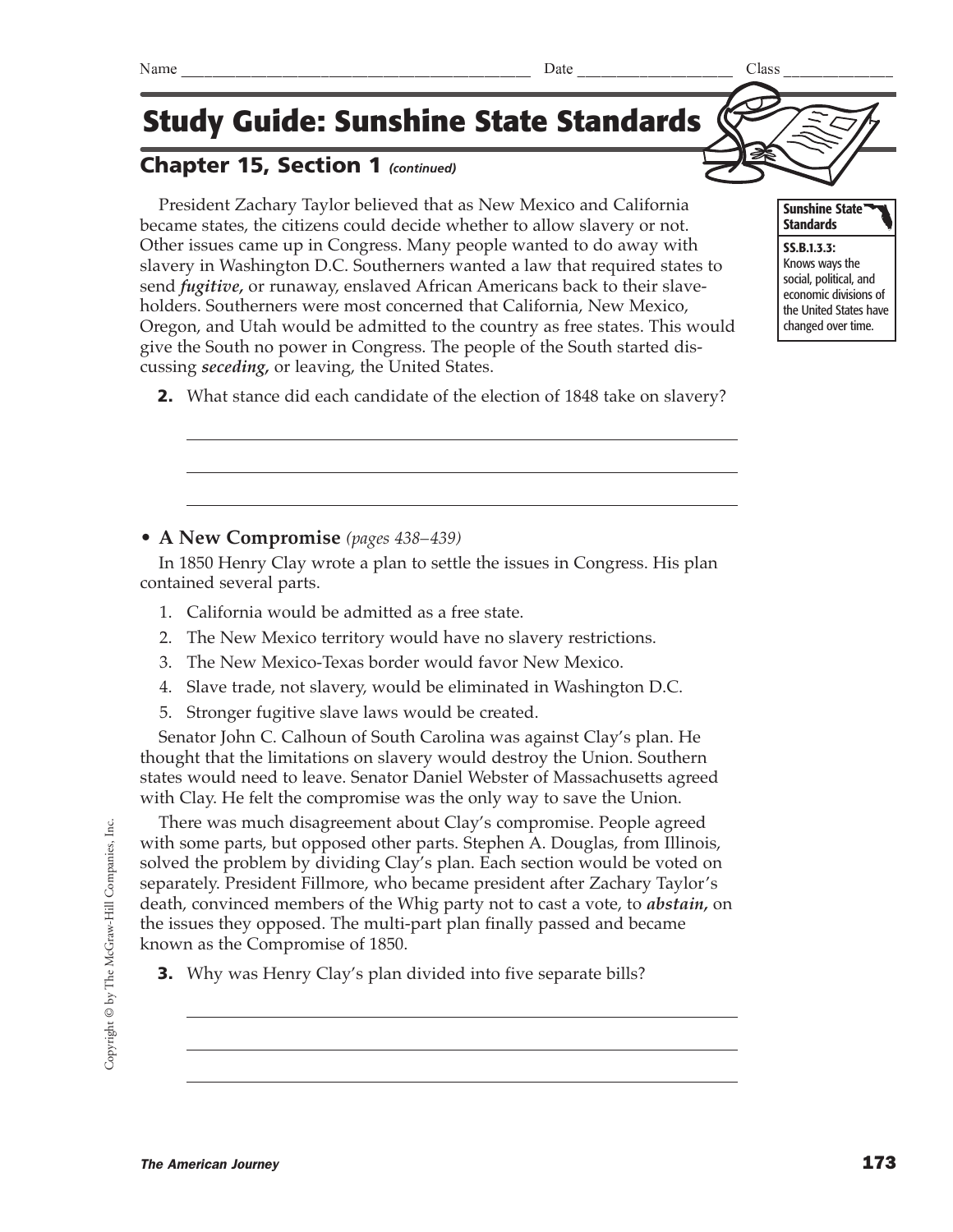## Chapter 15, Section 2

*For use with textbook pages 441–444*

## A NATION DIVIDING

| <b>KEY TERMS</b>    |                                                                                                             |  |
|---------------------|-------------------------------------------------------------------------------------------------------------|--|
| popular sovereignty | The idea that allows the people to make their own decisions<br>about the area in which they live (page 442) |  |
| border ruffians     | Armed groups from another state that cross a border solely to vote<br>(page 443)                            |  |
| civil war           | A conflict between citizens of the same country (page 444)                                                  |  |

#### **DRAWING FROM EXPERIENCE**

Have you ever been part of one group that split into two smaller groups because of a disagreement? Did you or anyone try to bring the group back together? Could the disagreement be resolved?

In the last section, you read how Western states were added to the Union with compromises from the North and the South. This section focuses on how the issue of slavery further divided the North and South.



SS.B.1.3.3: Knows ways the social, political, and economic divisions of the United States have changed over time.

#### **ORGANIZING YOUR THOUGHTS**

Use the chart below to help you take notes as you read the summaries that follow. Think about the different reactions of the North and the South as a result of the Fugitive Slave Act.

| <b>The Fugitive Slave Act</b> |                              |  |  |  |
|-------------------------------|------------------------------|--|--|--|
| <b>The Northern Reaction</b>  | <b>The Southern Reaction</b> |  |  |  |
|                               |                              |  |  |  |
|                               |                              |  |  |  |
|                               |                              |  |  |  |
|                               |                              |  |  |  |
|                               |                              |  |  |  |
|                               |                              |  |  |  |
|                               |                              |  |  |  |

 $\operatorname{Copyright}$ © by The McGraw-Hill Companies, Inc Copyright © by The McGraw-Hill Companies, Inc.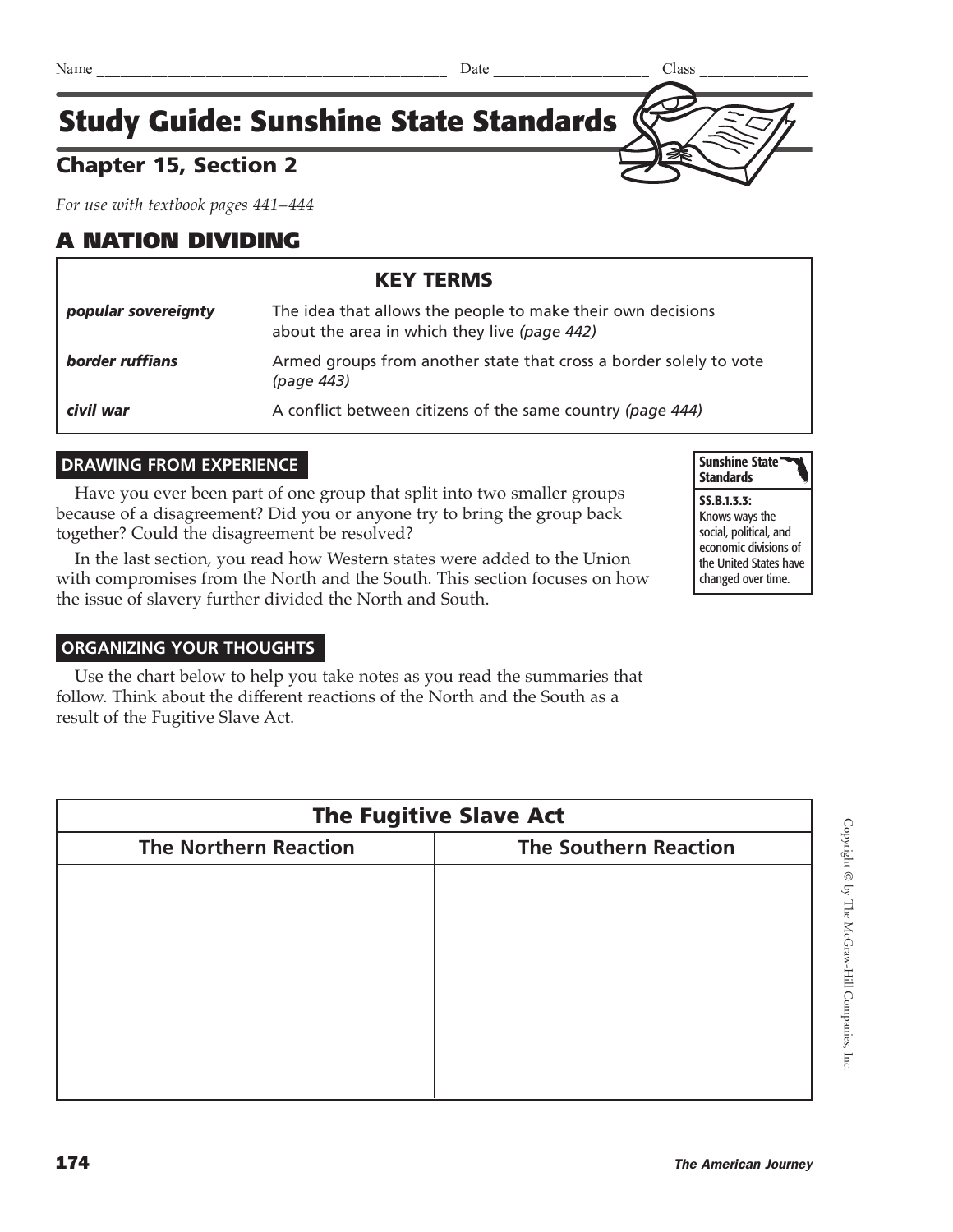Copyright © by The McGraw-Hill Companies, Inc. Copyright © by The McGraw-Hill Companies, Inc. **1.** What was the Fugitive Slave Act?

### **• The Kansas-Nebraska Act** *(pages 442–443)*

Stephen A. Douglas wanted to expand the nation to include Kansas and Nebraska. According to the Missouri Compromise, the two territories were destined to become free states. The Southerners in Congress would not accept two more free states. That would upset the balance of free states and slaves states. In order to promote expansion, Douglas suggested that the Missouri Compromise be abandoned. He wanted to let the settlers in the territory decide if they would allow slavery. This was called *popular sovereignty.*

Northerners were strongly against this plan. It would allow slavery on lands that had been free for a long time. Southerners, however, were strongly in favor of the plan. Many slaveholders from Missouri would settle in Kansas and vote to bring slavery to the state. Northern Democrats and President Franklin Pierce also supported this proposal. The Kansas-Nebraska Act passed in 1854. The division within the country grew stronger.

2. Why did Douglas want to abandon the Missouri Compromise?

# **Study Guide: Sunshine State Standards**

## Chapter 15, Section 2 *(continued)*

## **READ TO LEARN**

**• The Fugitive Slave Act** *(pages 441–442)*

In 1850 Congress passed the Fugitive Slave Act. This law required that every citizen help return runaway enslaved African Americans. Anyone that helped a runaway would either pay a fine or go to jail. Southerners thought this law would force Northerners to help them. They tried to capture African Americans living in the North, whether they were runaways or not.

Many Northerners refused to obey this law. The Underground Railroad was developed. It was a system where groups of people, white and African American, helped runaways escape to freedom. Other antislavery groups collected money to help buy the freedom of enslaved African Americans. Northern juries would not convict anyone accused of breaking the Fugitive Slave Act.



SS.B.1.3.3: Knows ways the social, political, and economic divisions of the United States have changed over time.

Sunshine State **Standards**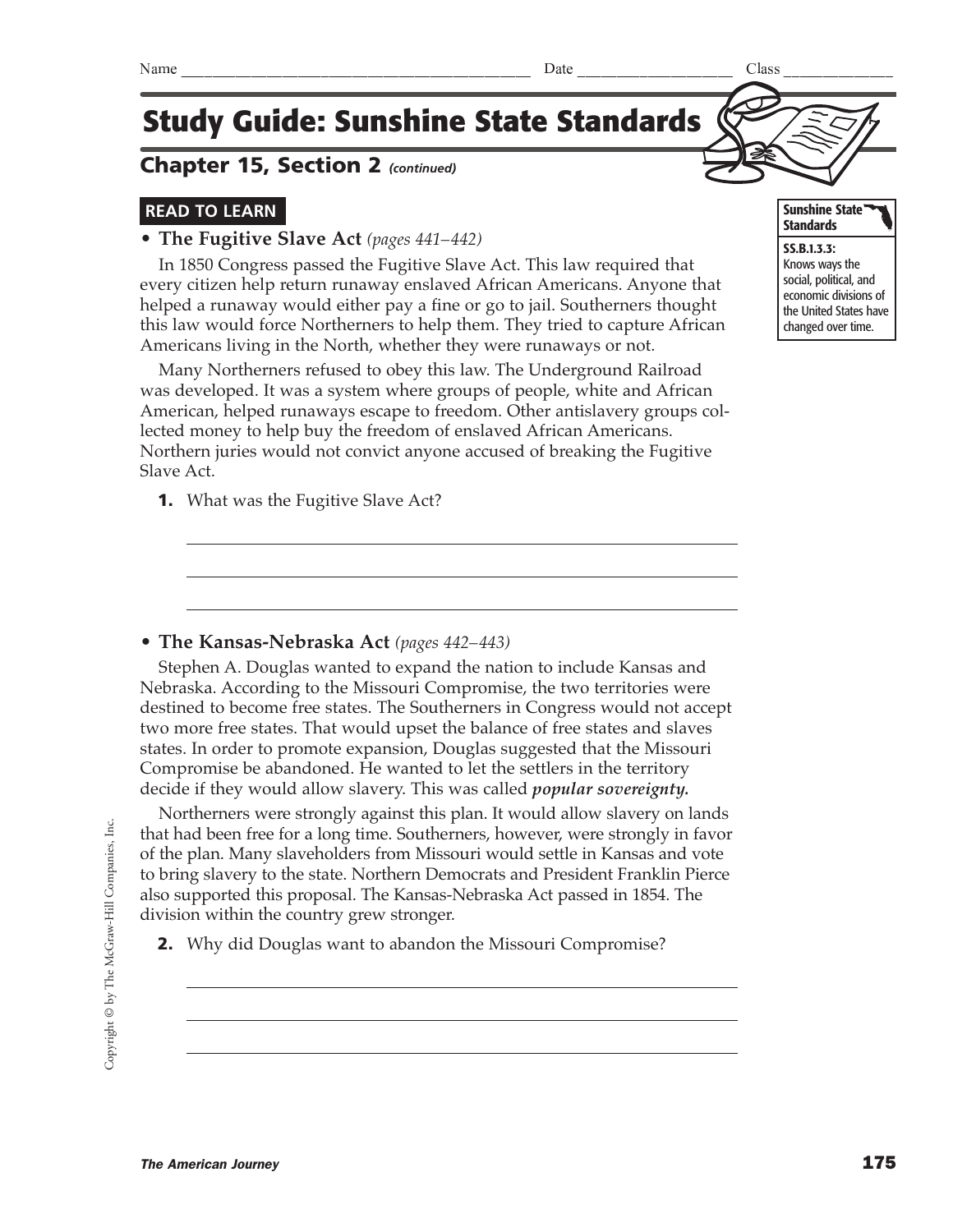## Chapter 15, Section 2 *(continued)*

### **• Conflict in Kansas** *(pages 443–444)*

When the Kansas-Nebraska Act passed, both sides sent people to vote. About 1,500 voters lived in the Kansas territory, yet more than 6,000 people voted in the elections. Many of the voters came from Missouri. Armed groups traveled into Kansas solely to vote in support of slavery. They became known as *border ruffians.* The elections resulted in a proslavery legislature. The Kansas legislature began passing laws in support of slavery. Antislavery groups opposed these laws. They held their own elections and started a new constitution that outlawed slavery. The state was split. Both sides wanted a voice in Congress.

The disagreement over slavery turned violent. Supporters of slavery attacked the town of Lawrence. Lawrence was the antislavery capital. John Brown was committed to ending slavery. He and others grabbed and killed five supporters of slavery for revenge. More violence continued. Kansas became known as "Bleeding Kansas." People also called it "the *Civil War* in Kansas." A civil war happens when citizens within the same country fight. Not until October of 1856 did John Geary, the newly appointed territorial governor, stop the bloodshed in Kansas.

The violence from the state of Kansas spilled into Congress. Charles Sumner, from Massachusetts, gave a speech called "The Crime Against Kansas." He spoke strongly against the slavery in Kansas. He also spoke against the senators who supported slavery. He especially criticized the senator from South Carolina, Andrew C. Butler. A relative of Butler's attacked Sumner in the Senate chamber a few days later. Sumner was bleeding and knocked unconscious. His injuries were so bad that he could not return to the Senate for years.

**3.** Why were there two constitutions in Kansas?





social, political, and economic divisions of the United States have changed over time.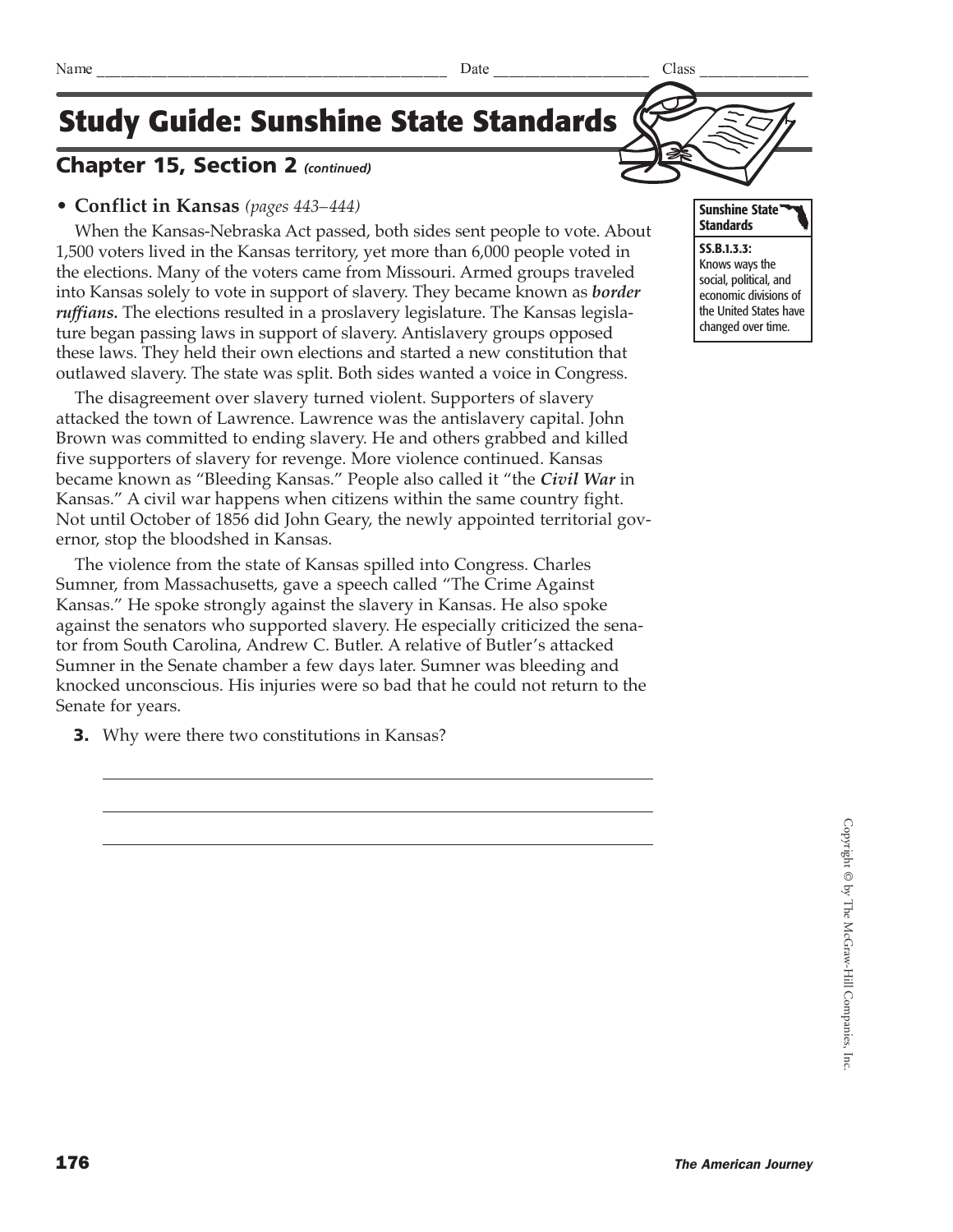## Chapter 15, Section 3

*For use with textbook pages 445–448*

## CHALLENGES TO SLAVERY

## KEY TERMS

*arsenal* A storage place for weapons and ammunition *(page 448)*

**martyr** A person who dies for a great cause (page 448)

#### **DRAWING FROM EXPERIENCE**

Have you ever taken an argument to someone else to settle? Were you pleased or disappointed with the result? Did you think the decision was fair?

In the last section, you read about the growing division of the country over slavery. This section focuses on decisions and beliefs about slavery that drive the North and South even further apart.

### **ORGANIZING YOUR THOUGHTS**

Use the chart below to help you take notes as you read the summaries that follow. Think about how the decisions made in the *Dred Scott* case affected the country.



Copyright © by The McGraw-Hill Companies, Inc. Copyright © by The McGraw-Hill Companies, Inc.

Sunshine State<sup>\*</sup> **Standards** 

SS.A.4.3.3:

Understands the impact of significant people, events and ideas on the development of the United States.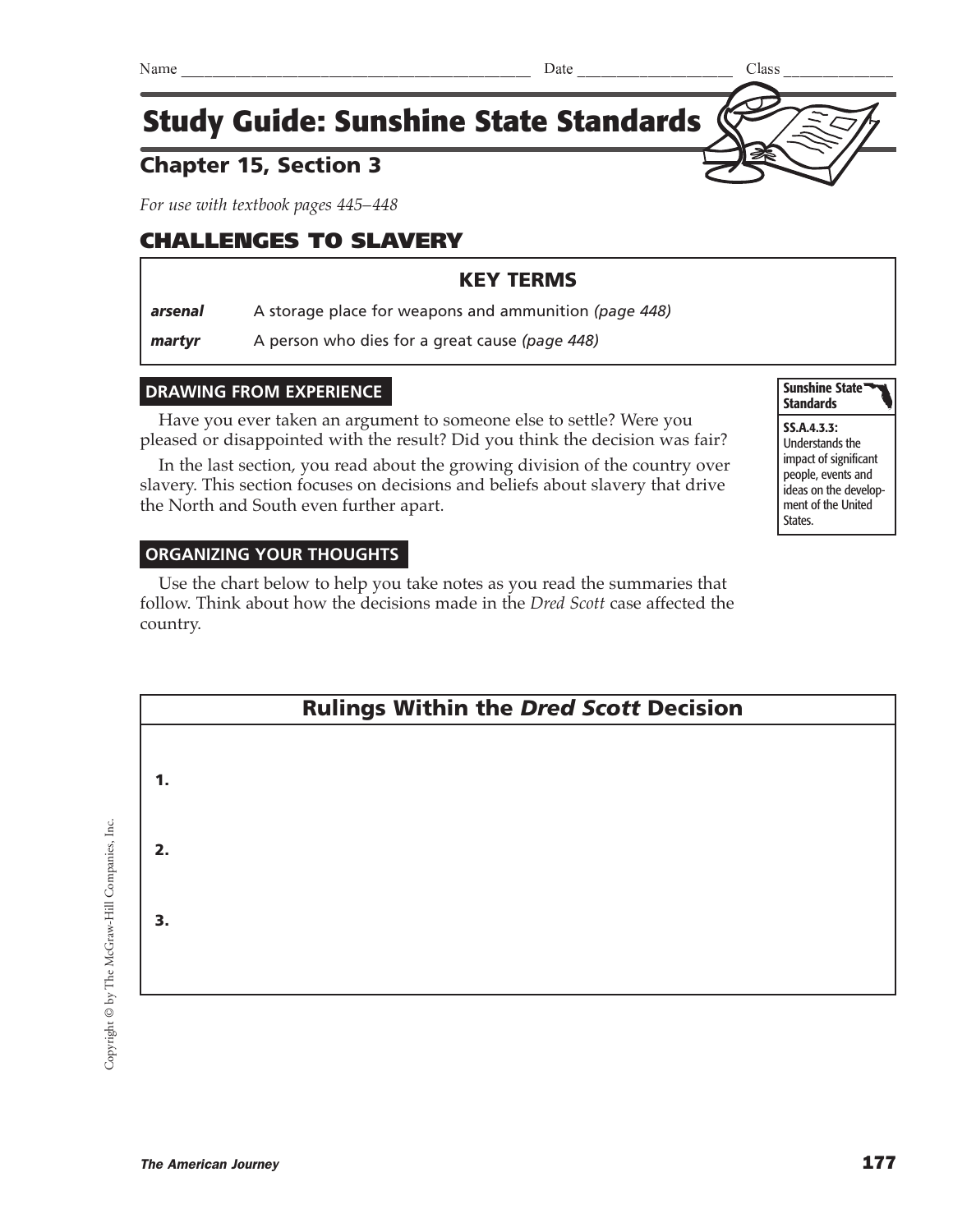## Chapter 15, Section 3 *(continued)*

### **READ TO LEARN**

#### **• A New Political Party** *(pages 445–446)*

In the 1850s the political parties were changing. The Democratic Party was split between the North and South. Northern Democrats left the Party. Whigs, Northern Democrats, and Free-Soilers joined together to form the Republican Party. They were strongly against slavery. The Republicans believed it was the duty of the government to stop slavery from spreading. In 1854 the Republicans gained control of the House of Representatives.

In the election of 1856, the Republicans chose John C. Frémont as their presidential candidate. He had been a Western explorer and did not have any political record. Republicans hoped voters would be impressed with his life. The Democrats did not choose Franklin Pierce this time because he had too much involvement with the Kansas controversy. They chose James Buchanan as their candidate instead. Buchanan had been overseas and had not been involved in the disagreements. The Democrats supported popular sovereignty. A third party called the American Party nominated Millard Fillmore, a former president. The American Party was against immigration. They did not take a strong stance on slavery. Buchanan won the election with the help of the Southern votes. After the election, some members of the American Party joined the Republican Party.

**1.** Why were there almost no Southerners in the Republican Party?

#### **• The** *Dred Scott* **Decision** *(pages 446–448)*

In 1857 the Supreme Court sent a strong message in favor of slavery. An African American named Dred Scott had been purchased in Missouri, a slave state. The family who bought him moved to Illinois and then Wisconsin. Both states were free. The family returned to Missouri and the owner of Dred Scott died. Scott sued for his freedom. He believed that, because he had lived on free soil at one time, he should be free. It took 11 years for the case to reach the Supreme Court.

The Court ruled that Dred Scott was enslaved no matter where he lived. He was considered property that could not be taken away from someone without a legal process. The Court said Scott could not file a lawsuit because he was an enslaved person, not a citizen. The Court also declared that Congress had no right to limit slavery in any way. That meant that the Missouri Compromise and popular sovereignty were unconstitutional. Southerners were pleased by the decision, but Northerners were angry.

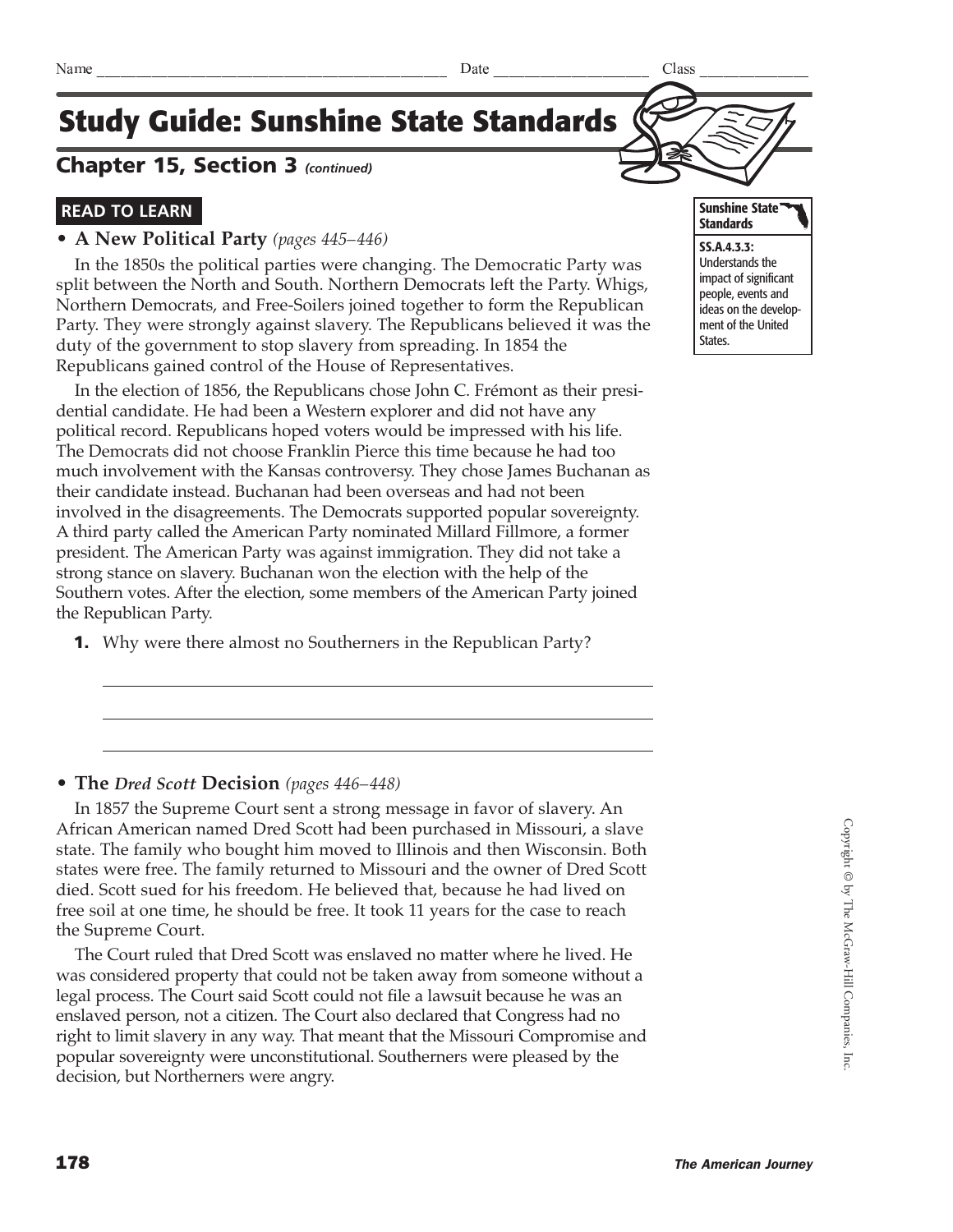## Chapter 15, Section 3 *(continued)*

In the election of 1858, everyone in the country was watching the Senate race in Illinois. Stephen A. Douglas and Abraham Lincoln were the candidates. Douglas had established a reputation during his time as Senator. He was called "the Little Giant" because he was short but powerful. He thought that the growth of the nation was more important than the issue of slavery. He believed that popular sovereignty would solve the slavery debates. Abraham Lincoln was not well-known at the time. He was a lawyer but had little formal education. He believed that slavery was wrong. He knew it may be too difficult to eliminate slavery, but he felt it should not spread.

The two candidates debated seven times throughout Illinois. In Freeport Lincoln asked Douglas about his views on popular sovereignty. How could people outlaw slavery in a territory that had not yet become a state? Douglas said they could refuse to make laws that protect the rights of the slaveholders. Southerners were not pleased with Douglas's answer. His answer became known as the Freeport Doctrine. Douglas wanted to show Lincoln as extreme in his antislavery views. Lincoln said the issue was that some people did not see slavery as wrong. Other people, such as Republicans, did see it as wrong.

The Republican Party was gaining strength. Abolitionist John Brown led an attack on Harpers Ferry, Virginia. His goal was to get the *arsenal.* An arsenal is a storage place for weapons and ammunition. He was quickly defeated and local citizens and federal troops captured John Brown and his followers. Brown was found guilty of treason and murder and was sentenced to death. Some Republican leaders publicly criticized Brown for his violent acts, while other Northerners praised him. To his supporters, Brown became a *martyr,* someone who dies for a great cause.

2. What did the Supreme Court rule in the *Dred Scott* case?

SS.A.4.3.3: Understands the impact of significant people, events and ideas on the development of the United States.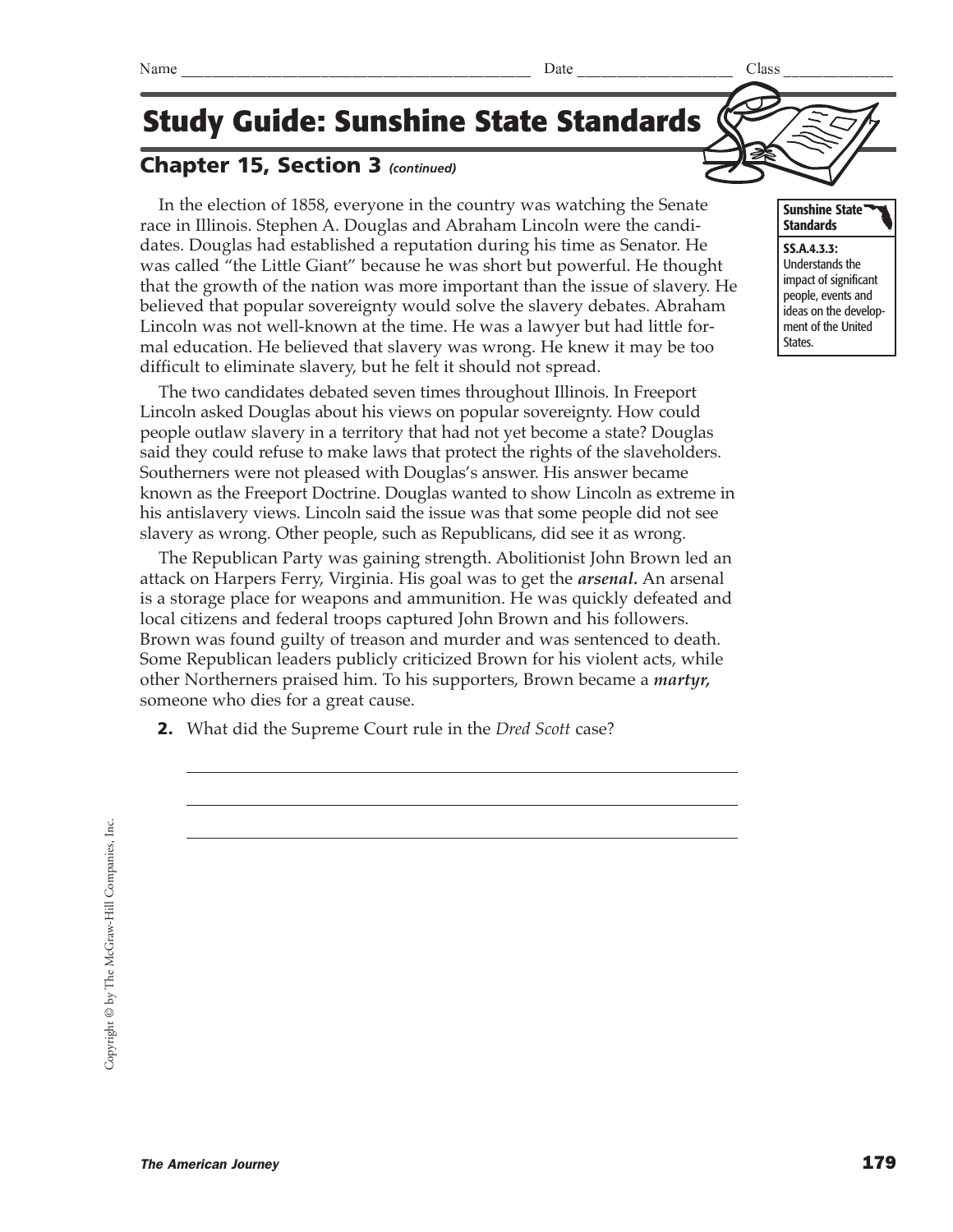#### *For use with textbook pages 449–453* Chapter 15, Section 4

## SECESSION AND WAR

### KEY TERMS

*secession* Withdrawal from the Union *(page 451)*

**states' rights** The rights of the state overrule the rights of the federal government *(page 451)*

### **DRAWING FROM EXPERIENCE**

Have you ever had to make a difficult decision? Did it affect other people? What kind of difficult decisions do you think your parents have to make? What difficult decisions do your teachers, police, or the president of the United States have to make?

In the last section, you read about the decisions on slavery that caused growing division in the United States. This section focuses on how the Southern states separated from the Union.

#### **ORGANIZING YOUR THOUGHTS**

Use the chart below to help you take notes as you read the summaries that follow. Think about how the election of 1860 affected the country.

| <b>Presidential Election of 1860</b> |                  |                   |  |  |
|--------------------------------------|------------------|-------------------|--|--|
| <b>Political Party</b>               | <b>Candidate</b> | <b>Main Issue</b> |  |  |
| 1.                                   |                  |                   |  |  |
|                                      |                  |                   |  |  |
|                                      |                  |                   |  |  |
| 2.                                   |                  |                   |  |  |
|                                      |                  |                   |  |  |
| 3.                                   |                  |                   |  |  |
|                                      |                  |                   |  |  |
|                                      |                  |                   |  |  |
| 4.                                   |                  |                   |  |  |
|                                      |                  |                   |  |  |
|                                      |                  |                   |  |  |

Sunshine State **Standards** 

SS.B.1.3.3: Knows ways the social, political, and economic divisions of the United States have changed over time.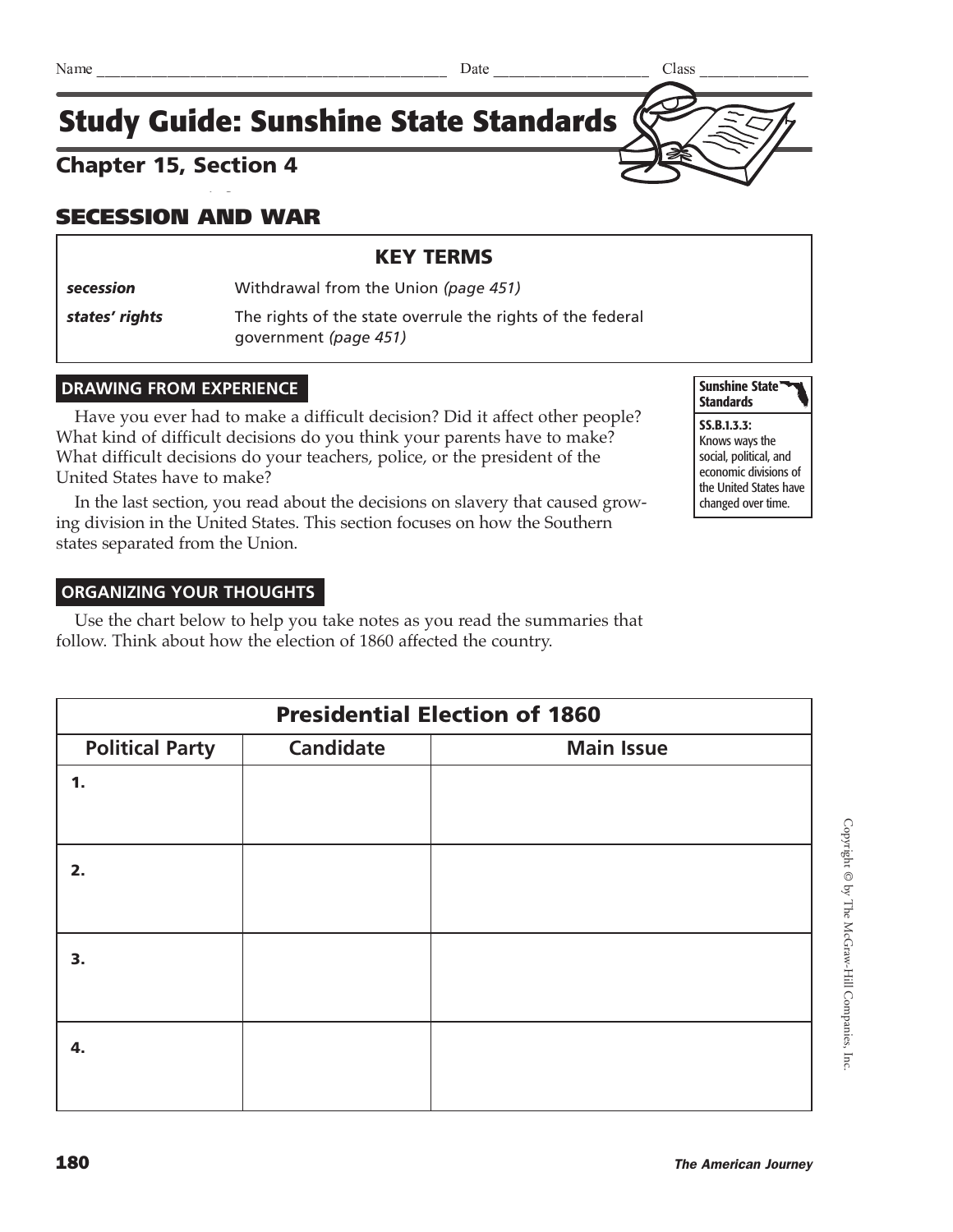## Chapter 15, Section 4 *(continued)*

### **READ TO LEARN**

#### **• The Election of 1860** *(pages 449–450)*

There were four political parties that nominated candidates for the election of 1860. The Democrats had split into a Northern and a Southern section. The Northern Democrats nominated Stephen Douglas. He supported popular sovereignty. The Southern Democrats wanted to maintain slavery. They chose John C. Breckinridge. He supported the *Dred Scott* decision. A group called the Constitutional Party did not have a position on slavery. They chose John Bell from Tennessee. The Republicans nominated Abraham Lincoln as their candidate. The Republicans said slavery could remain in place, but it should not spread to new territories. Lincoln won the election because all the Northern states supported him.

**1.** What was Republican position on slavery?



Knows ways the social, political, and economic divisions of the United States have changed over time.

#### **• The South Secedes** *(pages 451–452)*

The Southern states did not trust the Republican stance. With Abraham Lincoln as president, Southerners thought their rights would not be protected. A special meeting was held in South Carolina. They voted to leave the Union on December 20, 1860. Many people wanted the Union to stay together. Kentucky Senator John Crittenden proposed a compromise after South Carolina's *secession,* or withdrawal, from the Union. He suggested bringing back the guidelines of the Missouri Compromise. Any states or land gained south of the  $36^{\circ}30'$  N line would uphold and protect slavery. He wanted this compromise added to the Constitution. The Republicans were strongly against this plan. It would mean some free land would become slave land. It would be a step backward. Southerners were also unwilling to compromise.

In 1861 Texas, Louisiana, Mississippi, Alabama, Florida, and Georgia all voted to secede from the Union. Representatives from these states and from South Carolina met to form a new nation. The new country was called the Confederate States of America. They chose Jefferson Davis as their president. The Southern states felt they had the right to leave the United States due to *states' rights* because the states entered the Union voluntarily. As independent states they made an agreement or contract with the Union when they entered. They felt that the United States did not fulfill its side of the agreement. Therefore, the contract was not valid anymore. The Southern states felt free to leave the Union.